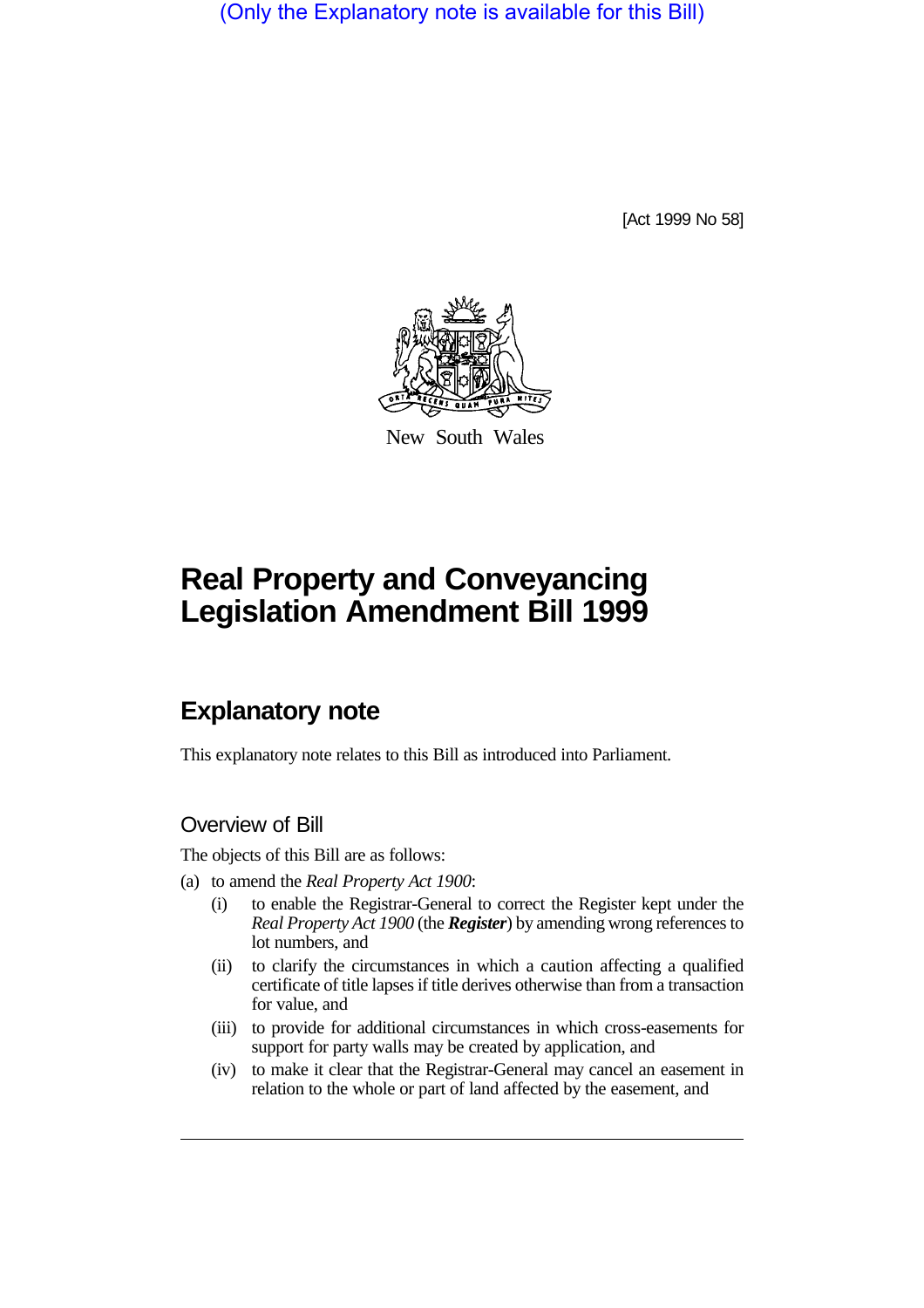Explanatory note

- (v) to provide for a caveat on title to land, that is extended by an order of the Supreme Court, to cease to have effect if the period specified in the order expires or relevant proceedings are finalised, and
- (vi) to make it clear that a joint tenancy is not severed until the instrument from which severance arises is registered or recorded, and
- (vii) to extend the Registrar-General's powers to determine boundary disputes to disputes involving land that is not Torrens title land, and
- (viii) to make additional amendments to provisions relating to boundary determinations, including requirements as to lodgment of plans and the manner in which appeals against determinations may be made, and
- (ix) to enable a court (not being a Local Court or a tribunal) to make orders relating to folios in the Register, and certificates of title, in certain proceedings before it, and
- (x) to make other amendments of a consequential, savings and transitional and statute law revision nature,
- (b) to amend the *Conveyancing Act 1919* to make amendments of a statute law revision nature to provisions relating to covenants and easements,
- (c) to amend the *Land and Environment Court Act 1979* as a consequence of amendments relating to appeals from boundary determinations.

**Clause 1** sets out the name (also called the short title) of the proposed Act.

**Clause 2** provides for the commencement of the proposed Act on a day or days to be proclaimed.

**Clause 3** is a formal provision giving effect to the amendments to the *Real Property Act 1900* set out in Schedule 1.

**Clause 4** is a formal provision giving effect to the amendments to the *Conveyancing Act 1919* and the *Land and Environment Court Act 1979* set out in Schedule 2.

## **Schedule 1 Amendment of Real Property Act 1900**

#### **Registrar-General's powers to correct lot numbers**

Currently, the Registrar-General does not have power to correct references to wrong lot numbers referred to in the Register.

**Schedule 1 [1]** enables the Registrar-General to correct such mistakes.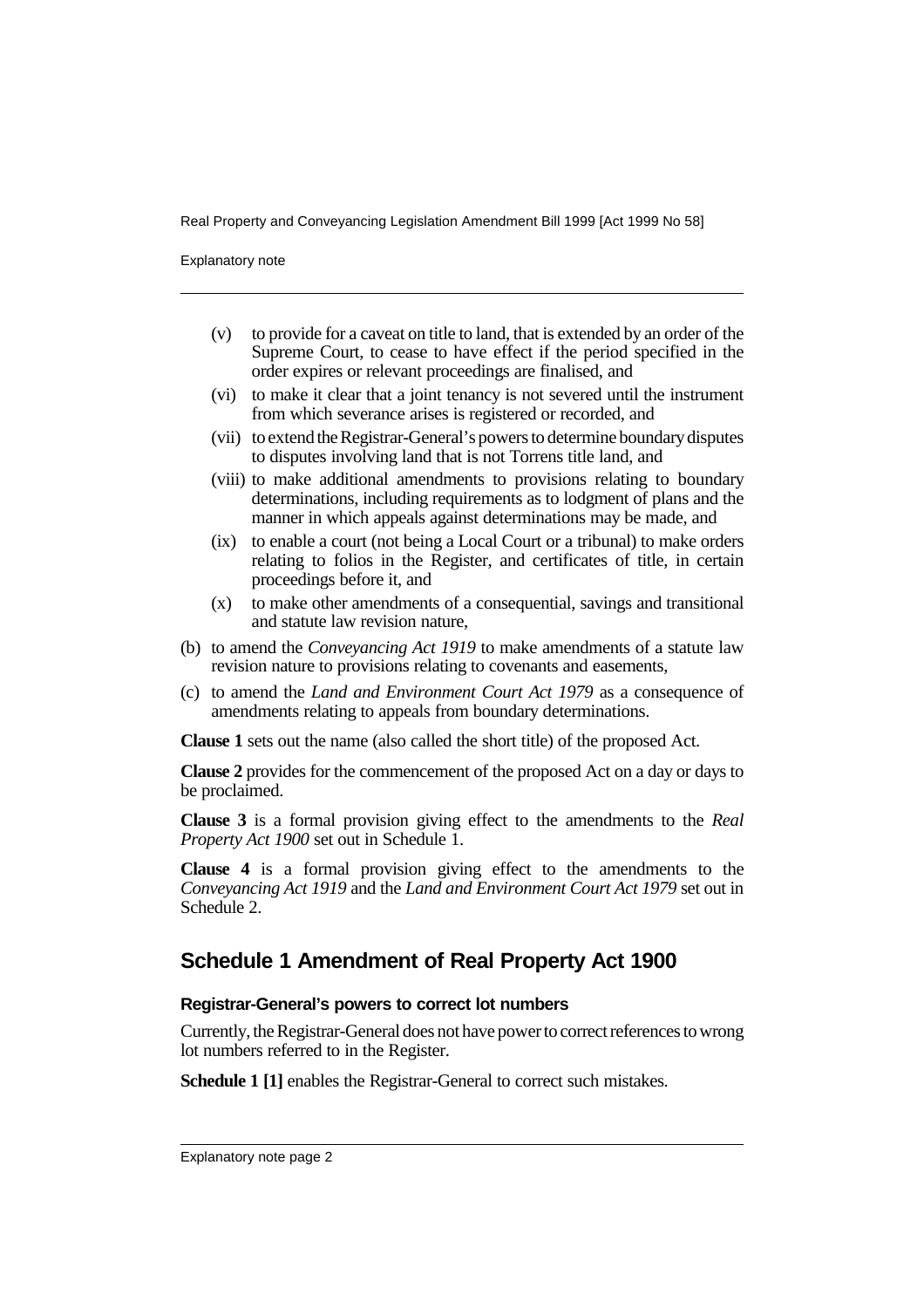Explanatory note

**Schedule 1 [2]** inserts provisions that set out the manner in which the correction is to be shown and provides for the effect of the correction.

#### **Cautions**

When a qualified folio of the Register is created by the Registrar-General, a caution warning persons that the land is held subject to any subsisting interest is recorded in that folio. The caution lapses in the circumstances set out in sections 28M and 28MA of the *Real Property Act 1900*. Section 28MA sets out the circumstances in which a caution will lapse where the title documents evidencing title of the land for which a qualified folio is issued included a conveyance or purported conveyance other than for value.

**Schedule 1 [4]** makes it clear that the first circumstance is where there have been 2 successive registered proprietors who have paid valuable consideration and have become registered without fraud subsequent to the creation of the qualified title. The caution will lapse on the expiration of 6 years after the first registered proprietor became registered or when the second person became registered, whichever is the later.

#### **Cross-easements for support for party walls**

Currently, cross-easements for support of a party wall are provided when a plan referring to a wall described in the plan as a "party wall" through which a boundary of a lot in the plan passes longitudinally is registered under the *Conveyancing Act 1919*.

**Schedule 1 [6]** provides for the creation of cross-easements, on the application of all persons having a registered interest in land benefited or burdened by the crosseasements, when a plan registered or recorded under Division 3 of Part 23 of the *Conveyancing Act 1919* shows a boundary of a lot passing longitudinally through a wall that is described as a "proposed party wall".

**Schedule 1 [7]** makes a consequential amendment.

#### **Easements**

The Registrar-General has power under the *Real Property Act 1900* to cancel recordings of easements in the Register if the easements have been abandoned. An easement may be treated as abandoned if the Registrar-General is satisfied that it has not been used for at least 20 years.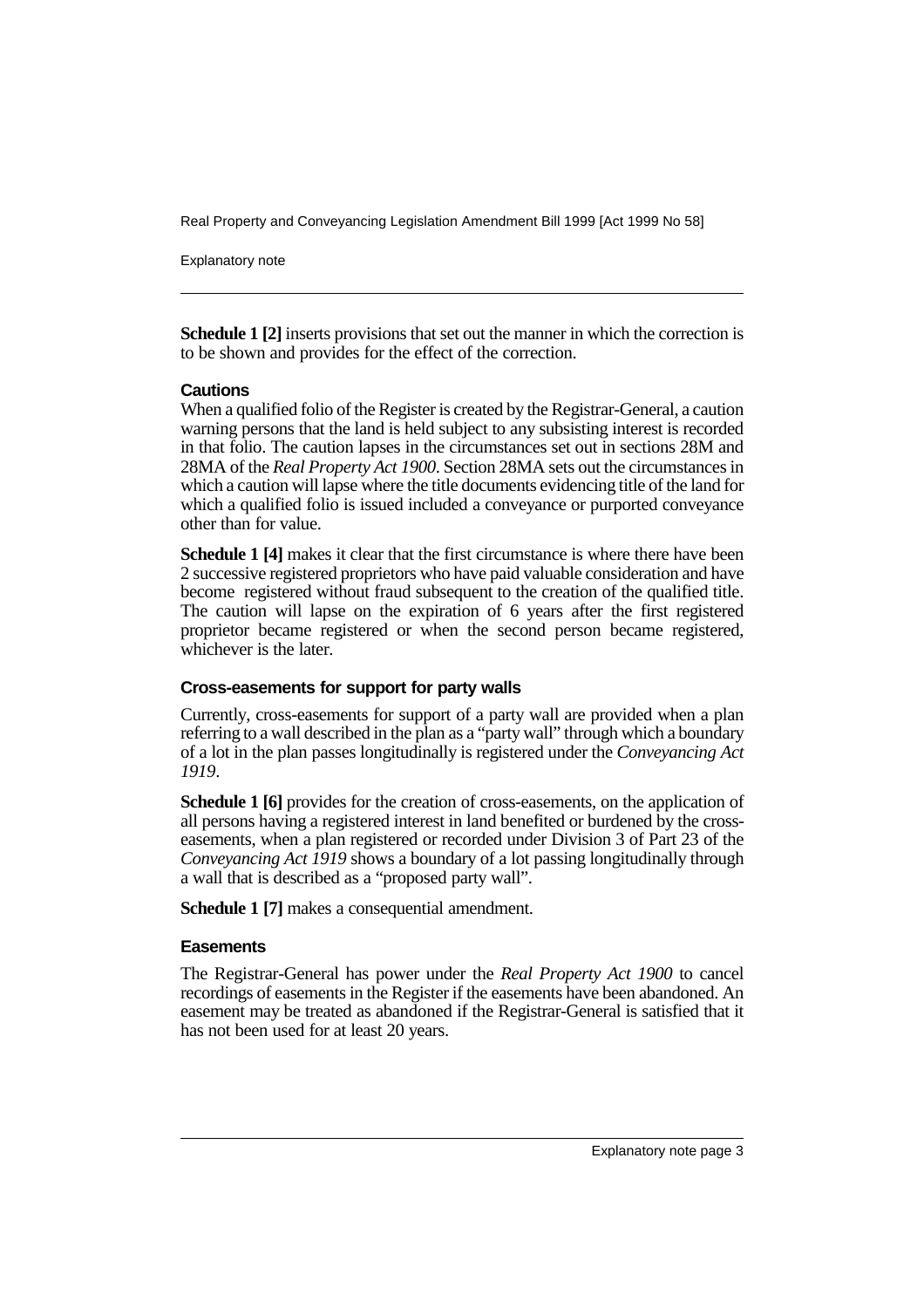Explanatory note

**Schedule 1 [8]** provides that the Registrar-General may cancel an easement wholly or partially, so that cancellation may be with respect to all land affected, any one or more of the lots, or part of a lot burdened, or any one or more lots benefited by the easement.

**Schedule 1 [9]** makes it clear that the period of 20 years for which the easement must not have been used relates to the time before the application for cancellation of an easement is lodged with the Registrar-General.

#### **Caveats**

Caveats against primary applications, dealings, possessory applications, plans and applications for cancellation of easements or extinguishment of restrictive covenants may be lodged with the Registrar-General. The *Real Property Act 1900* provides for the circumstances when caveats will lapse. Under that Act the Supreme Court may extend by order the operation of such caveats for a period specified in the order or until the further order of the Court.

**Schedule 1 [11]** inserts proposed section 74LA. The proposed section provides that a caveat lapses if the period of extension of the operation of the caveat ends and no further order is made by the Court to extend the caveat. In the case of an order extending the operation of a caveat until the further order of the Court, a caveat will lapse if the Registrar-General is satisfied that the relevant proceedings have been finalised and that no further order is likely to be sought and makes a recording in the Register that the caveat has lapsed.

#### **Severance of joint tenancies**

Section 97 of the *Real Property Act 1900* sets out the process by which and the circumstances in which a joint tenancy can be severed by the unilateral action of one of the joint tenants. The provision was inserted by the *Real Property and Conveyancing Amendment Act 1997*. Severance occurs, and was intended when the legislation was enacted to occur, only on registration of the relevant transfer or on recording of the relevant dealing from which severance arises.

**Schedule 1 [12]**, **[13]**, **[14]** and **[15]** amend section 97 to clarify that the intended point at which severance occurs is registration of a transfer or recording of a dealing and not at any earlier point.

**Schedule 1 [16]** extends the category of joint tenants not required to be notified of lodgment of a dealing for registration or recording that may sever a joint tenancy to joint tenants who execute any such dealing or on whose behalf any such dealing is executed.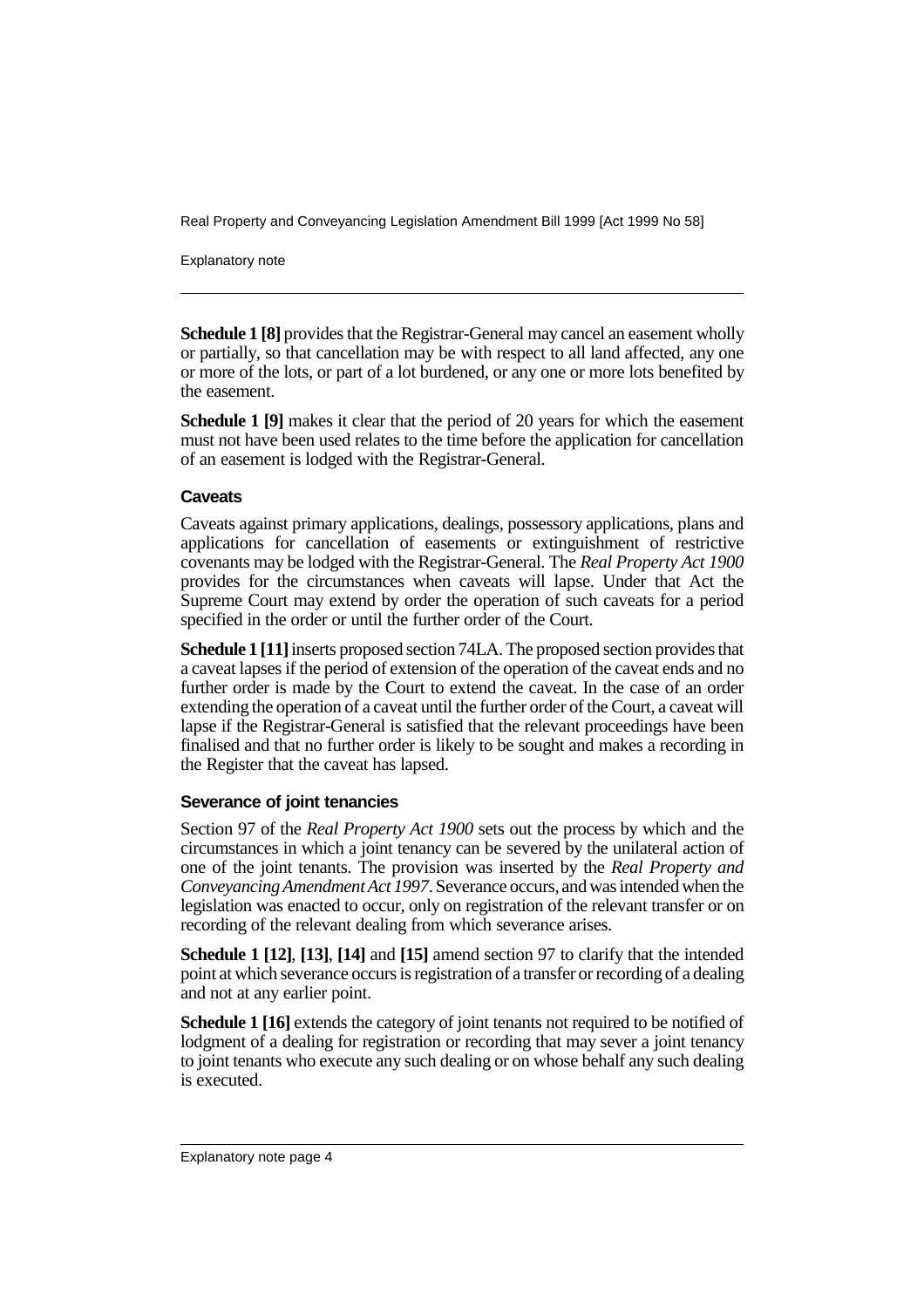Explanatory note

**Schedule 1 [17]** creates additional circumstances in which the Registrar-General is not required to give notice to a joint tenant of a lodgment of a dealing for registration or recording that may sever a joint tenancy.

#### **Boundary determinations by Registrar-General**

Part 14A of the *Real Property Act 1900* sets out procedures enabling applications to be made to the Registrar-General for determination of the position of the common boundary of adjoining lands.

**Schedule 1 [21]** applies the Part to land that is not under the *Real Property Act 1900* (that is, land that is not Torrens title land), in addition to land that has been brought under the Act. Currently, the Part does not apply to land held under common law title or that is comprised in a limited folio of the Register or that is the subject of a primary application to bring it under the Act.

**Schedule 1 [22]** substitutes section 135J containing rights to appeal against determinations by the Registrar-General as to boundaries. At present, appeal is by way of referral to the Land and Environment Court by the Registrar-General, at the request of a person dissatisfied with a determination. The new section 135J confers on the dissatisfied person a direct right of appeal to the Land and Environment Court and also enables a public or local authority or the Head of a Government Department to appeal. The Registrar-General may not take action to note the revised boundaries until the expiration of the period for making an appeal (without an appeal being made) or the determination of any appeal.

**Schedule 1 [23]** enables the Registrar-General, after determining the position of a boundary, to require the applicant for the determination to deposit in the office of the Registrar-General a plan showing details of the boundary as so determined. Copies may also be required to be lodged. The Registrar-General may refuse to take action to note the boundary if any such requirement is not complied with.

**Schedule 1 [24]** makes a consequential amendment.

#### **Cancellation of folios and other actions at court direction**

**Schedule 1 [25]** substitutes section 138 which sets out the power of a court, for the purposes of any proceedings before it, to direct the Registrar-General to take actions in relation to the Register. The new section 138 specifies a court's power to direct that the Registrar-General cancel or amend a folio, cancel, amend or make a recording on a folio, create a new folio or issue a new certificate of title. A court may also direct that a person deliver a certificate of title or other instrument to the Registrar-General. The new section retains the existing power to make such orders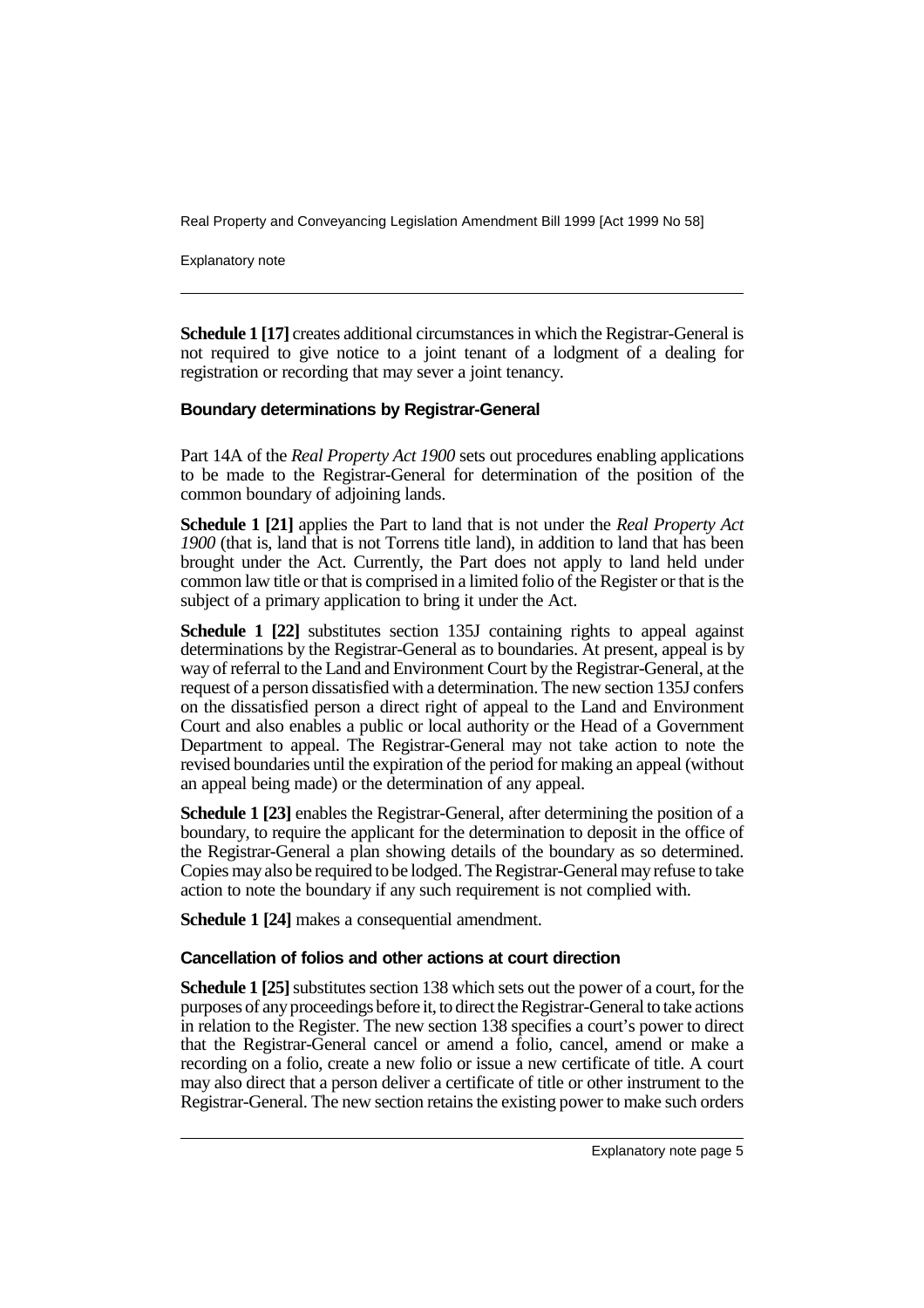Explanatory note

and also enables such orders to be made in proceedings for the possession or production of certificates of title, or proceedings where a determination is made as to an estate or interest in land, if the court is of the opinion that the certificate of title has not been, or is not likely to be, produced for registration. It also re-enacts existing provisions excluding the Registrar-General from liability resulting from compliance with the proposed section.

#### **Statute law revision**

**Schedule 1 [3]** and **[5]** update references to an Act.

**Schedule 1 [10]**, **[18]**, **[19]** and **[20]** omit outdated references to insolvency.

#### **Savings and transitional provisions**

**Schedule 1 [26]** and **[27]** insert savings and transitional provisions consequent on the enactment of the proposed Act.

## **Schedule 2 Amendment of other Acts**

#### **Conveyancing Act 1919**

**Schedule 2.1 [1]** provides for an instrument creating a positive covenant for maintenance or repair of land that is subject to an easement to indicate the name of the prescribed authority in whose favour the easement is created, if the land is subject to an easement without a dominant tenement created in favour of a prescribed authority.

**Schedule 2.1 [2]** omits unnecessary words.

**Schedule 2.1 [3]** requires a plan lodged in the office of the Registrar-General for registration or recording under Division 3 of Part 23 of the *Conveyancing Act 1919* (which provides for the registration of plans) to contain details of any easements or profits à prendre that are intended to be partially released.

**Schedule 2.1 [4]** excludes positive covenants for maintenance or repair from provisions relating generally to the creation of easements and other interests in land. Positive covenants are dealt with under other provisions.

**Schedule 2.1 [5]** makes it clear that the Supreme Court, when considering whether to make an order imposing an easement on land on the ground that it is reasonably necessary for the development or use of the land, is to consider whether the use of the land benefited by the proposed easement will not be inconsistent with the public interest. Currently, the requirement is not limited to land benefited by the easement.